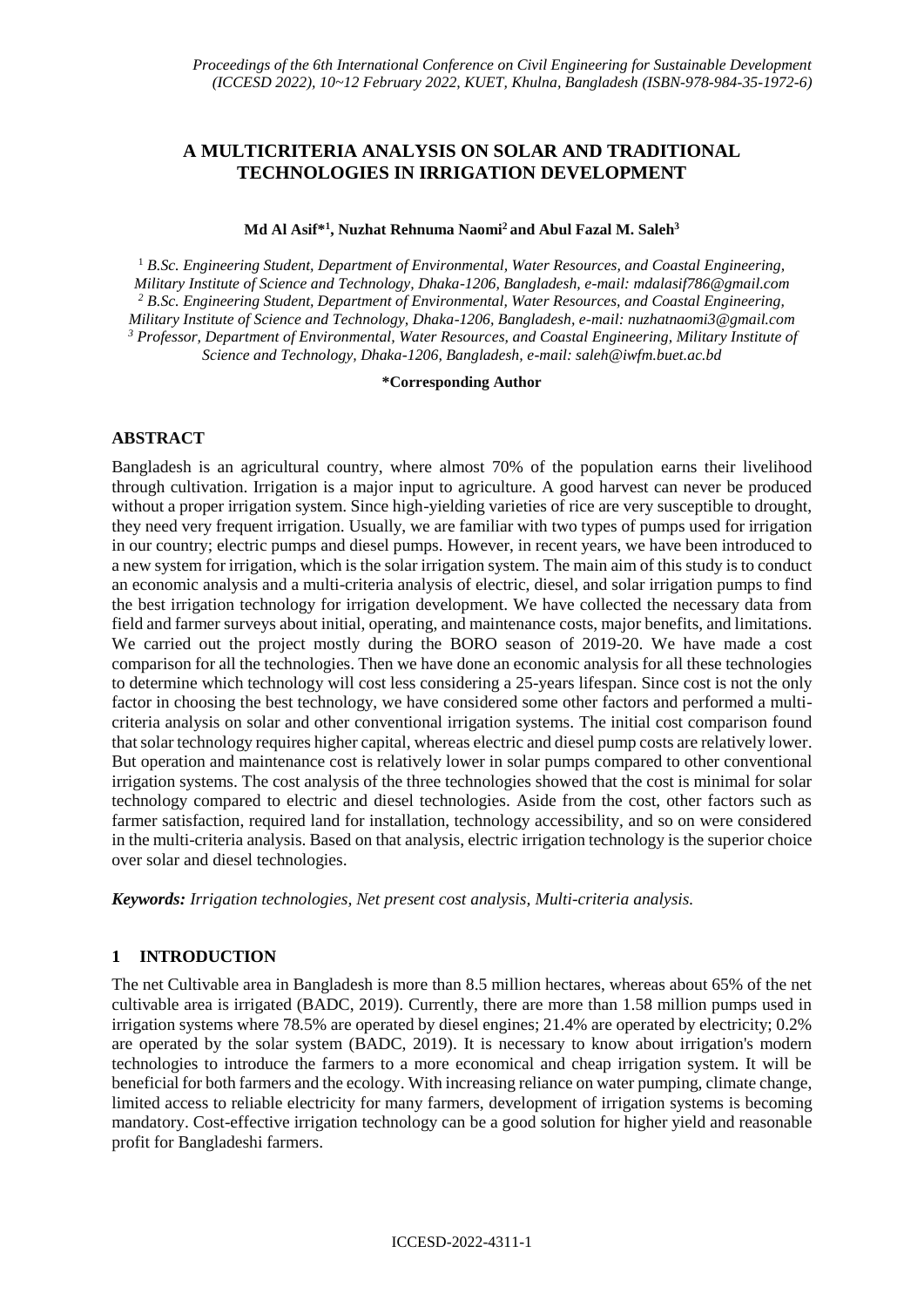As the use of electricity-run and solar-powered irrigation pumps are rising in Bangladesh, diesel consumption has reduced from 4.3 million tons to 3.4 million tons in 2018. At present, Bangladesh has 1.34 million diesel-run pumps that consume fuels worth over \$1 billion every year. The number of electric-run pumps is about 2,40,000, and solar pumps are about 1446, generating 31 MW per hour. The Infrastructure Development Company Ltd (IDCOL), a state-owned non-banking financial institution, has targeted installing 50,000 solar irrigation pumps by 2025 (Sajid, 2020).

According to Hossain et al. (2015), solar panel cost is the individual highest cost (45%) in solar pump followed by installation cost (18%), motor cost (16%,) and pump cost (10%). Still, investment in solar pumps is more risk-free than diesel engine-operated pumps. The life cycle cost of a diesel engineoperated pump is lower up to 5 years. After five years, the life cycle cost of the solar pump became lower than that of the diesel engine-operated pump. The BCR of solar pumps (1.91) is higher than diesel-operated pumps (1.31). Internal rate of return of solar pump (80 %) was also found higher than diesel-operated irrigation pump (71 %).

Solar irrigation requires higher initial investment and its payback period is about 14.58 years. A combination of solar and diesel systems which is a hybrid technology can reduce the payback time to 7 years. This hybrid system has a higher NPV and IRR than the general solar system (Hasnat et al., 2015). According to the present scenario of solar irrigation in Bangladesh, Al-Amin et al. (2018) suggested a design of a new irrigation model for the solar irrigation system. They have proposed a new model of solar irrigation including a mini-grid. Without mini-grid, solar system costs 3,500Tk/bigha/season, whereas, with the mini-grid, the cost reduces to 2,368Tk/bigha/season.

SWP systems costs have dropped by 50 percent over the past decade still require higher capital. The life cycle cost analysis shows that the energy cost from a grid-tied SWP system is about half of current electric tariffs amortized over 25 years at the cost of about BDT 2.2 per kWh. The main challenges of solar technology are lack of awareness about the technology, upfront capital costs, and the absence of technical repair services. (Sayeed et al., 2020).

According to Arora (2013), about 9 million irrigation pumps are run by diesel in India (considering 5HP pump). Out of these 9 million diesel pumps, 75% (6.75 million) are thought to be in solar-powered asset areas. Out of 6.75 million diesel pumps, 70% of them have land for the establishment of a PV framework. The total number of pump sets in the solar resource region and have land for solar PV installation comes to 4.725 million, which is around 16,785 MW (half of the diesel pumps). If it is possible to replace 4.5 million diesel pumps with solar pumps, it will save 2,23,800 million liters of diesel and 470 billion kg carbon dioxide per annum.

In this study, we have made a cost comparison between solar and conventional irrigation systems; with the help of costing data, we have performed a cost analysis using the concept of net present value (NPV). As cost is not the only factor, we have also done a multi-criteria investigation that centers on the expenses and other significant elements like a farmer's satisfaction, weather obstruction, availability of irrigation technology, etc.

# **2 METHODOLOGY**

# **2.1 Selection of Study Area**

For this study, we had collected data from four areas. We have collected data about solar, electric, and diesel-based irrigation costing. As costing depends on pump capacity, we have selected those places where pump capacities are quite similar. We have collected data from Nandiasangon, Sreepur, Gazipur and Boterdola, Chokpara, Kalupara, Rangpur for solar irrigation pumps. For the electric irrigation pump, we have collected data from Balarampur, Mahadebpur, Naogaon, and for the diesel irrigation pump, we have collected data from Kalighati Upazilla, Tangail.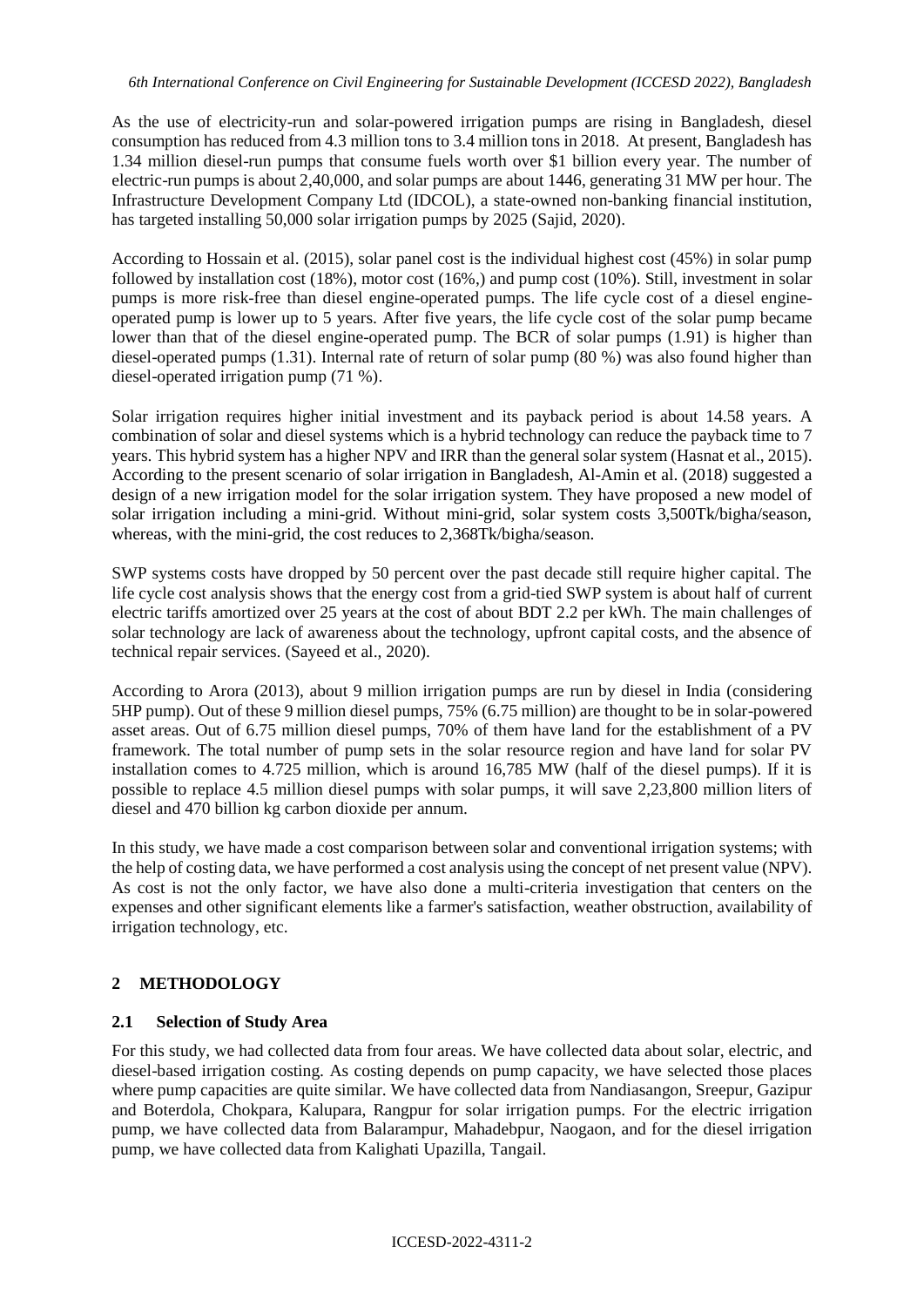*6th International Conference on Civil Engineering for Sustainable Development (ICCESD 2022), Bangladesh*

# **2.2 Data Collection by Field Survey**

For this study, seven hectares of land were considered. The total initial cost includes the cost of the submersible pump, solar panel, solar inverter, transformer, boring, pump house, required area cost to set a pump, etc.

**Initial Cost:** For the solar system, considering a 10 HP submersible pump, an 8kW solar inverter, and 15.75 kW of PV cells, the total cost of this project was BDT 31,34,000 (IDCOL, 2020). However, IDCOL provides 50% of the cost as a grant and the other 35% as soft loans with an interest rate of 6% and 8 years of tenure. Considering eight years of tenure, farmers have to invest approximately BDT 16,27,000. About  $110-120$  m<sup>2</sup> of land is required to set up this structure. For electric system, considering a 10 HP electric submersible pump, approximately BDT 4,00,000–4,50,000 is required. Setting up this structure takes  $12-15$  m<sup>2</sup> of land. For the diesel system, considering a 10 HP diesel submersible pump, around BDT 3,50,000–4,00,000 is required. To set up this system, about  $12-15$  of m<sup>2</sup> land is required.

**Operation and Maintenance Cost:** There is no operation cost for solar systems; only a little maintenance cost is required. For the electrical framework, maintenance costs are about BDT 500/season/year, and electricity costs are BDT 26,000/season/year. For diesel systems, maintenance costs are BDT 1,500/season/year, lubricant cost is about BDT 1,500/season/year and fuel (diesel) costs are BDT 1,26,000/season/year.

# **2.3 Data Collection from Farmer's Survey**

We had talked with the farmers about their satisfaction with their present irrigation system, what sorts of issues they are facing during irrigation, which innovation they prefer, and whether they have any will to change their irrigation system framework.

## **2.4 Performing a Cost Comparison**

Using the initial cost, operation and maintenance cost, fuel cost, space requirement, and land requirement, a comparison is made between solar and other conventional irrigation technologies.

# **2.5 Performing a Cost Analysis Based on Different Irrigation Technologies**

In this section, considering 25 years of the project's lifespan, we have calculated the project's net present value. Net present worth (NPV) is the contrast between the current worth of money inflows and the present value of cash outflows throughout some time frame. With solar irrigation, we will benefit by not paying any extra charge of electricity where both electric and diesel technology will cost fuel and electricity every year.

Benefits from solar irrigation can be calculated through this equation:

*Benefit = Pump capacity(kW) × Operation hour × Electricity cost × Operation days* (1)

The costs of electric/diesel irrigation can be calculated through this equation:

$$
Cost = Pump capacity (kW) \times Operation hour \times Electroity/Desel cost \times Operation days
$$
 (2)

Net benefit or net cost is calculated through this equation. The net benefit is found only for solar technology, while the additional cost is found for both electric and diesel technology.

Net Benefit/Cost = (Initial cost + Operation, maintenance & replacement cost ) - Benefit 
$$
(3)
$$

The present value factor can be determined through this equation:

$$
Present Value factor, e = \frac{1}{(1+i)^n}
$$
\n(4)

Here,  $i =$  discount rate (considered 5% in this case).

#### ICCESD-2022-4311-3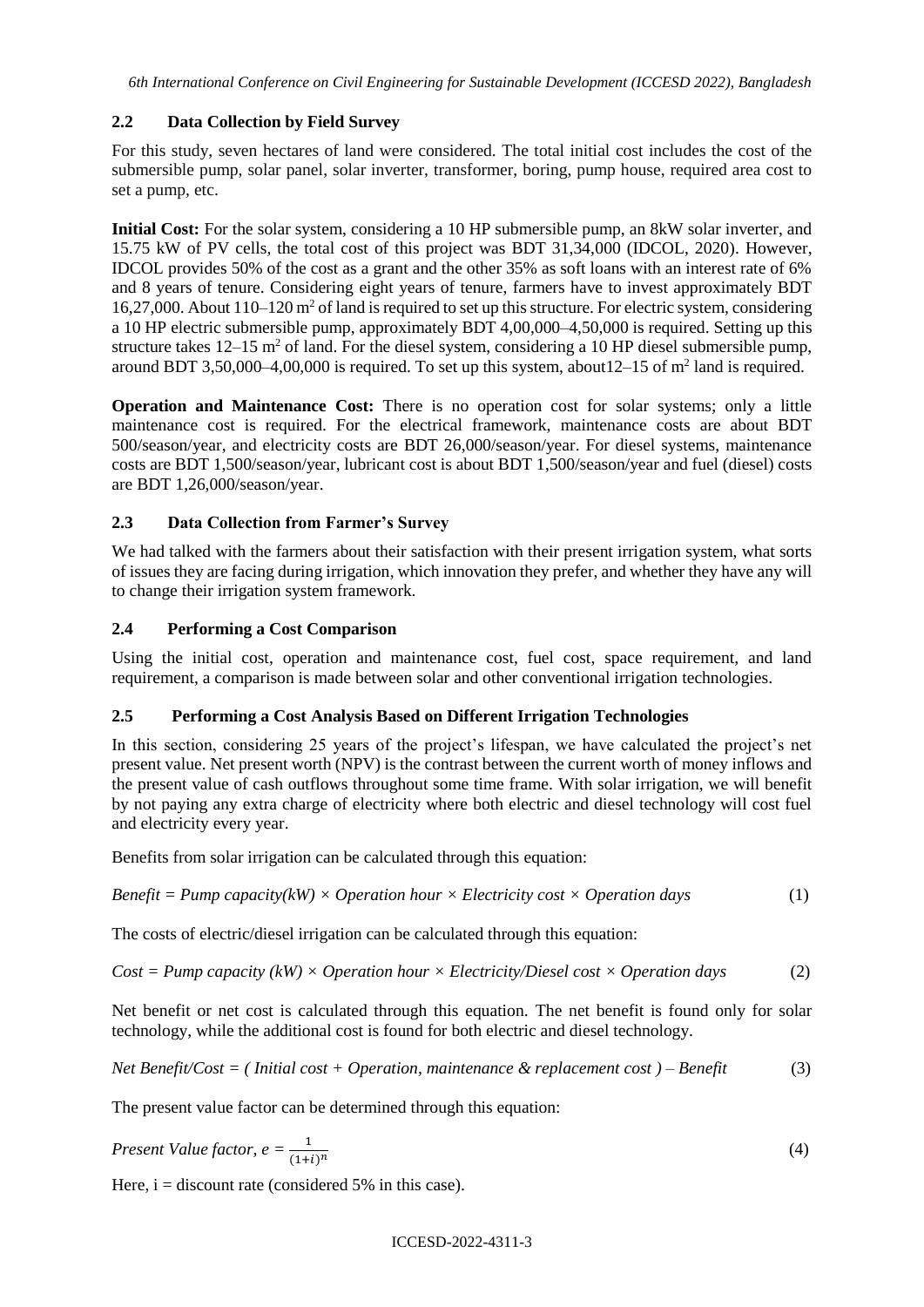$n =$  number of years.

By multiplying the present value factor and net benefit/cost, we get the present value. The summation of all present values shows what will be the total benefit or drawback of those technologies.

Total net present value = 
$$
\sum_{i=1}^{n} (Present value factor \times Net benefit)
$$
 (5)

Here, lower total net present value indicates higher economic advantage.

## **2.6 Analysing Water Pumping Technology through Multi-Criteria Analysis**

Multi-criteria analysis is a sub-discipline of operations research that explicitly evaluates multiple conflicting criteria in decision-making. It is a two-stage decision procedure. The first stage distinguishes a bunch of objectives or goals and afterward tries to recognize the compromises between those targets for various strategies or various methods of accomplishing a given approach. Multi-criteria analysis is done in these steps:

#### **Scoring:**

Performance concerning criteria. It shows the range of data.

## **Standardization:**

Reducing scores on the same scale. This scale is from 0 to 1. Here, 0 indicates the worst choice, and 1 indicates the best choice. Other scores are expressed as a fraction between 0 and 1. To standardize other scores (X), we will use this formula:

Standardized score = 
$$
\frac{|Actual \, score - Worst \, score|}{|Best \, score - Worst \, score|} = \frac{|X - 0|}{|I - 0|}
$$
  
So, 
$$
X = \frac{|Actual \, score - Worst \, score|}{|Best \, score - Worst \, score|}
$$
 (6)

#### **Ranking:**

After standardization, the criteria are ranked according to their importance. Important criteria get a higher ranking, and less important criteria get a relatively lower ranking.

#### **Weighting:**

Based on ranking, the criterion gets a weight value. Here, higher-ranked criteria get higher weightage, whereas lower-ranked criteria get relatively lower weightage. It is denoted by 'W'.

## **Multiplication & Summation:**

 $Total Score, S = \sum (W \times X)$  (7)

Here,  $W = Weightage$  assigned to a criterion.

 $X =$  Standardized value assigned to the criterion.

The strategy that holds the maximum total score (S) indicates the best strategy.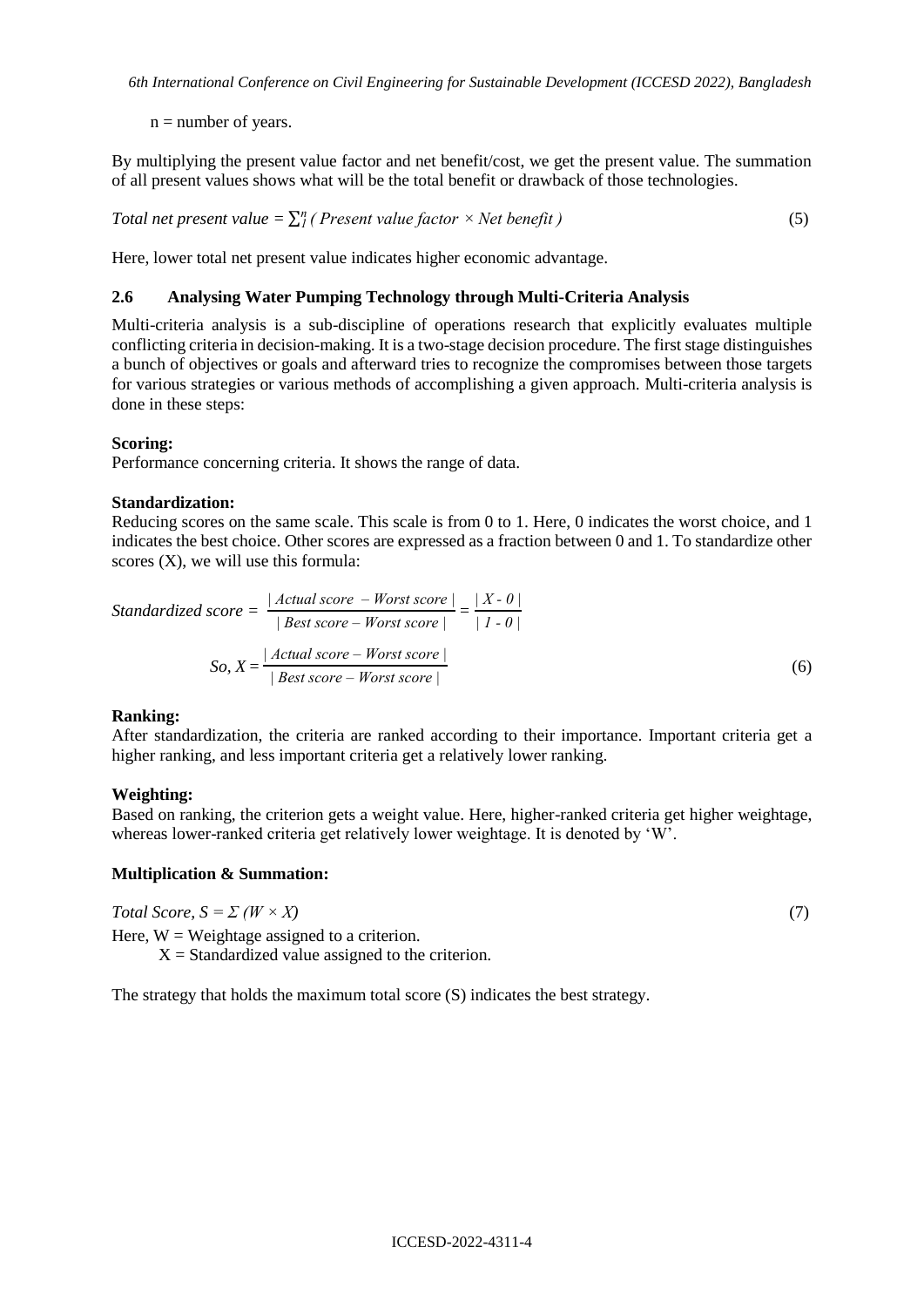## **3 DATA ANALYSIS**

## **3.1 Cost Comparison of Different Irrigation Technologies**

| <b>Pumping System</b>     | <b>Solar Pump</b>                                                  | <b>Diesel Pump</b>                           | <b>Electric Pump</b> |
|---------------------------|--------------------------------------------------------------------|----------------------------------------------|----------------------|
| Initial Cost (BDT)        | $16,27,000/=$                                                      | $3,70,000/=$                                 | $4,20,000/=$         |
| Maintenance Cost (BDT)    | 100/                                                               | $1.500 =$                                    | 500/                 |
| Fuel Cost (BDT)           | 00 <sup>0</sup>                                                    | $1,26,000/=$                                 | $26.200 =$           |
| Lubricant cost (BDT)      | 00                                                                 | $1.500 =$                                    | 0 <sup>0</sup>       |
| Required Space $(m^2)$    | 112                                                                | 13                                           | 13                   |
| Equipment Lifespan (Year) | Solar Panel = $20-25$<br>$Pump = 8 - 10$<br>Solar Inverter = $5-8$ | Diesel Generator = $8-10$<br>$Pump = 8 - 10$ | $Pump = 8 - 10$      |

Table 1: Summarized cost (BORO Season, Jan–May)



Fig 1: Graphical representation of cost comparison

If we focus on the initial investment in table 1, solar irrigation requires a higher investment (almost four times higher than the traditional system) due to the higher price of PV cells. For higher investment, a lot of farmers do not like to shift to solar technology. They still prefer their traditional systems because operating them appears to be simple to them, and they have been using them for a long time. Though the initial cost is the main headache of the solar system, if we look at the PV module prices of recent years (Fig 2), we can see PV module prices are falling dramatically. So we can say, for higher initial costs, solar technology is still not feasible for most Bangladeshi farmers. However, in the future initial investment will be reduced and solar technology will be the top choice.

In solar irrigation, the radiation from the sun is the fuel source that has no cost. Besides, the extra energy generated in the off-season can be sold or be used in other sectors. In the case of electric irrigation, the pump consumes a huge amount of electricity. Though the price of electricity is not very high nowadays but the price of electricity is rising every year. At present, electricity costs are approximately BDT 450– 500/bigha/season. But this price will increase in the future. The increase in electricity cost is shown in Figure 3.

The efficiency of a diesel pump is very low, which is one of the major reasons for the high amount of diesel consumed by running a pump. At present, diesel costs are approximately BDT 2200–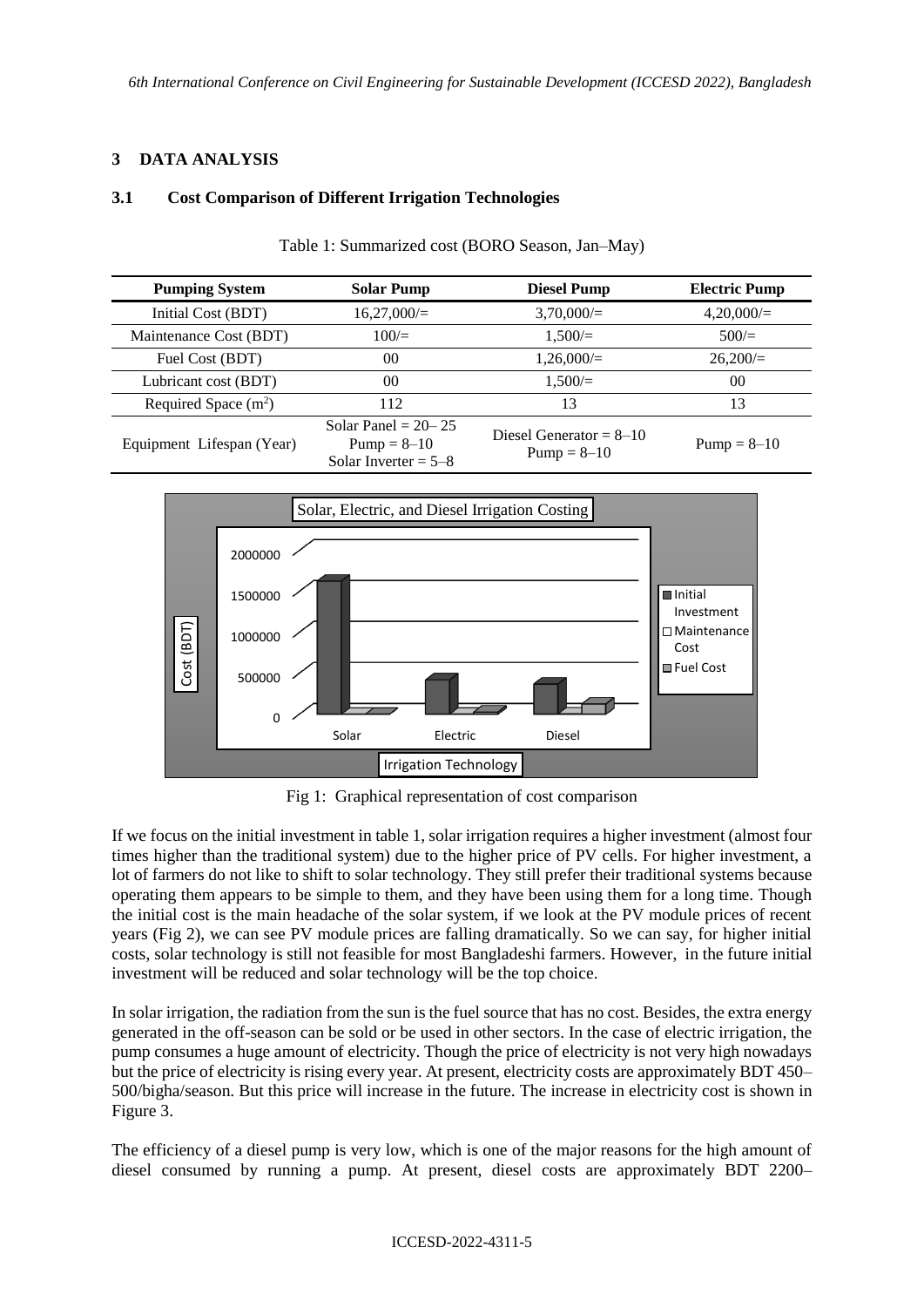2,400/bigha/season. This price will increase more in the future. The price of diesel has increased three times in the past 15 years. The increase in diesel fuel prices in Bangladesh is shown in Figure 3. Considering the present fuel price, fuel consumption, and future price of fuel, we can say solar irrigation is the best choice.



Fig 2: Cost reduction of PV modules (Zachary Shahan, 2016)



Fig 3: Increase of electricity (DPDC, 2020) and diesel (BPDB, 2020) cost.

## **3.2 Cost Analysis of Different Types of Irrigation Technologies**

We have performed a cost analysis in this section about irrigation technologies considering 25 years of their lifespan. For this, we have considered that the pump will run 200 days/year (2 seasons) therefore operation and maintenance cost has changed. Fuel/electricity cost has been calculated considering the pump runs 7 hours a day on average. As electricity and diesel costs rise frequently, we have considered those costs as percentages according to the previous year's cost-increasing data. We have also considered that solar inverter and submersible pump require replacement every 7 years 10 years respectively. The solar panel does not require replacement within 25 years.

| Table 2: Net present value of solar irrigation technology |  |  |  |
|-----------------------------------------------------------|--|--|--|
|-----------------------------------------------------------|--|--|--|

| Year | Initial/<br><b>Maintena</b><br>nce/Repla<br>cement<br>Cost<br>(BDT) | <b>Energy</b><br>producti<br>on (kW) | Electricity<br>Cost<br>(BDT/Unit<br>Increases<br>$2.3%$ each<br>year | $Benefit =$<br>$kW \times$ Hour $\times$<br>Electricity<br>$Cost \times$<br><b>Operation</b><br>Days<br>(BDT) | <b>Net</b><br><b>Benefit</b><br>(BDT) | <b>Present</b><br><b>Value</b><br>Factor,<br>$e = \frac{1}{(1+i)^n}$<br>Discount rate.<br>$i = 5\%$ | <b>Net</b><br><b>Present</b><br><b>Value</b><br>(BDT) |
|------|---------------------------------------------------------------------|--------------------------------------|----------------------------------------------------------------------|---------------------------------------------------------------------------------------------------------------|---------------------------------------|-----------------------------------------------------------------------------------------------------|-------------------------------------------------------|
| 0    | 1627000                                                             | 7.50                                 | 4.16                                                                 | 43680                                                                                                         | $-1583320$                            | 1.00                                                                                                | $-1583320$                                            |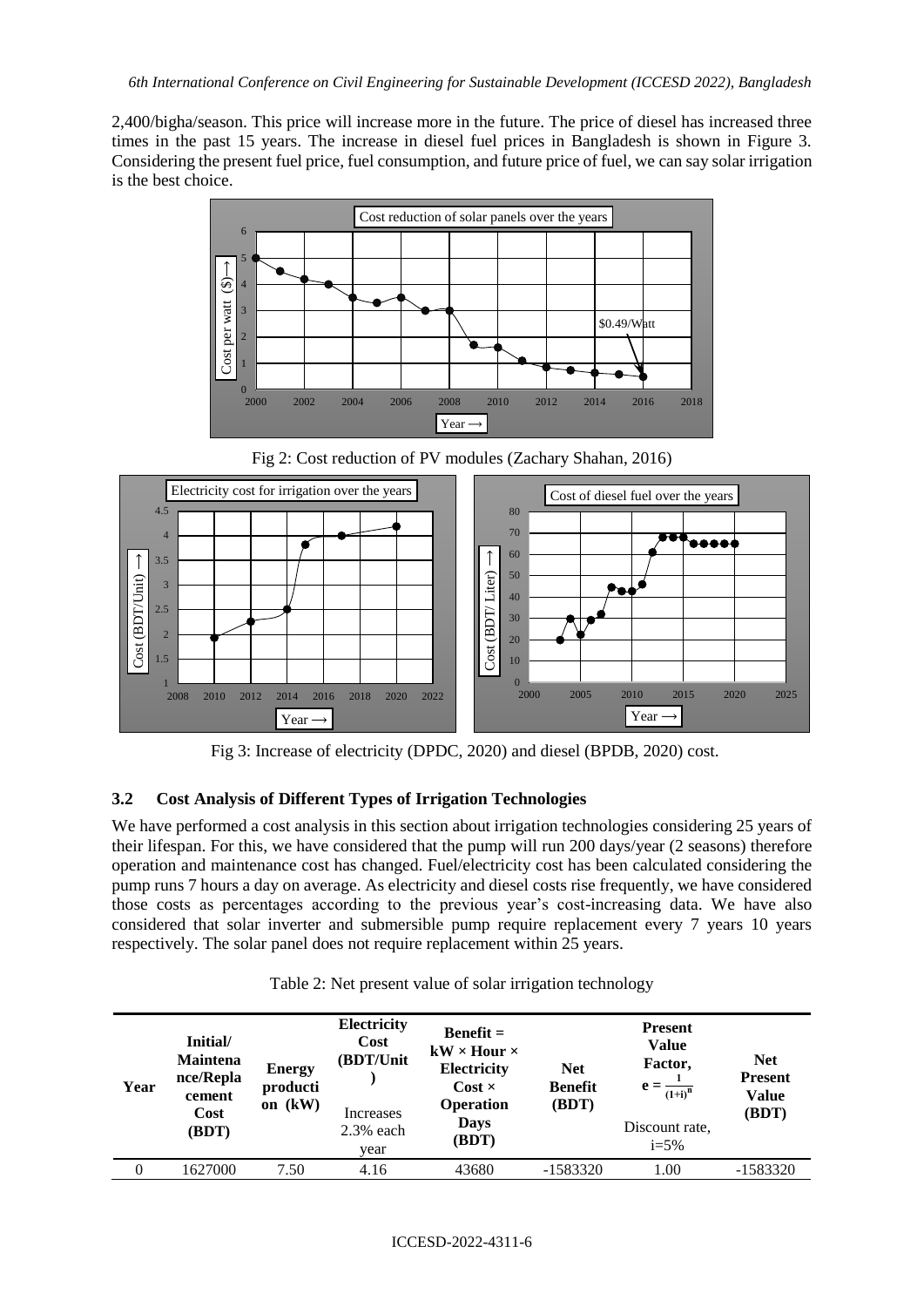*6th International Conference on Civil Engineering for Sustainable Development (ICCESD 2022), Bangladesh*

| Year           | Initial/<br>Maintena<br>nce/Repla<br>cement<br>Cost<br>(BDT) | <b>Energy</b><br>producti<br>on (kW) | Electricity<br>Cost<br>(BDT/Unit<br>$\mathbf{I}$<br>Increases<br>2.3% each<br>year | $Benefit =$<br>$kW \times$ Hour $\times$<br>Electricity<br>$Cost \times$<br><b>Operation</b><br><b>Days</b><br>(BDT) | <b>Net</b><br><b>Benefit</b><br>(BDT) | <b>Present</b><br><b>Value</b><br>Factor,<br>$\mathbf{1}$<br>$\mathbf{e} =$<br>$\overline{(1+i)}^n$<br>Discount rate,<br>$i = 5%$ | <b>Net</b><br>Present<br><b>Value</b><br>(BDT) |
|----------------|--------------------------------------------------------------|--------------------------------------|------------------------------------------------------------------------------------|----------------------------------------------------------------------------------------------------------------------|---------------------------------------|-----------------------------------------------------------------------------------------------------------------------------------|------------------------------------------------|
| 1              | 300                                                          | 7.50                                 | 4.26                                                                               | 44684                                                                                                                | 44384                                 | 0.95                                                                                                                              | 42271                                          |
| $\sqrt{2}$     | 300                                                          | 7.50                                 | 4.35                                                                               | 45712                                                                                                                | 45412                                 | 0.91                                                                                                                              | 41190                                          |
| 3              | 300                                                          | 7.50                                 | 4.45                                                                               | 46763                                                                                                                | 46463                                 | 0.86                                                                                                                              | 40137                                          |
| $\overline{4}$ | 300                                                          | 7.50                                 | 4.56                                                                               | 47839                                                                                                                | 47539                                 | 0.82                                                                                                                              | 39110                                          |
| 5              | 300                                                          | 7.50                                 | 4.66                                                                               | 48939                                                                                                                | 48639                                 | 0.78                                                                                                                              | 38110                                          |
| 6              | 300                                                          | 7.50                                 | 4.77                                                                               | 50065                                                                                                                | 49765                                 | 0.75                                                                                                                              | 37135                                          |
| 7              | 300                                                          | 7.50                                 | 4.88                                                                               | 51216                                                                                                                | 50916                                 | 0.71                                                                                                                              | 36185                                          |
| 8              | 80000                                                        | 7.50                                 | 4.99                                                                               | 52394                                                                                                                | $-27605$                              | 0.68                                                                                                                              | $-18684$                                       |
| 9              | 300                                                          | 7.50                                 | 5.10                                                                               | 53599                                                                                                                | 53299                                 | 0.64                                                                                                                              | 34357                                          |
| 10             | 300                                                          | 7.50                                 | 5.22                                                                               | 54832                                                                                                                | 54532                                 | 0.61                                                                                                                              | 33478                                          |
| 11             | 150000                                                       | 7.50                                 | 5.34                                                                               | 56093                                                                                                                | -93906                                | 0.58                                                                                                                              | $-54905$                                       |
| 12             | 300                                                          | 7.50                                 | 5.47                                                                               | 57383                                                                                                                | 57083                                 | 0.56                                                                                                                              | 31786                                          |
| 13             | 300                                                          | 7.50                                 | 5.59                                                                               | 58703                                                                                                                | 58403                                 | 0.53                                                                                                                              | 30972                                          |
| 14             | 300                                                          | 7.50                                 | 5.72                                                                               | 60053                                                                                                                | 59753                                 | 0.51                                                                                                                              | 30179                                          |
| 15             | 300                                                          | 7.50                                 | 5.85                                                                               | 61435                                                                                                                | 61135                                 | 0.48                                                                                                                              | 29407                                          |
| 16             | 80000                                                        | 7.50                                 | 5.99                                                                               | 62848                                                                                                                | $-17151$                              | 0.46                                                                                                                              | $-7857$                                        |
| 17             | 300                                                          | 7.50                                 | 6.12                                                                               | 64293                                                                                                                | 63993                                 | 0.44                                                                                                                              | 27920                                          |
| 18             | 300                                                          | 7.50                                 | 6.26                                                                               | 65772                                                                                                                | 65472                                 | 0.42                                                                                                                              | 27205                                          |
| 19             | 300                                                          | 7.50                                 | 6.41                                                                               | 67285                                                                                                                | 66985                                 | 0.40                                                                                                                              | 26508                                          |
| 20             | 300                                                          | 7.50                                 | 6.56                                                                               | 68832                                                                                                                | 68532                                 | 0.38                                                                                                                              | 25829                                          |
| 21             | 300                                                          | 7.50                                 | 6.71                                                                               | 70415                                                                                                                | 70115                                 | 0.36                                                                                                                              | 25167                                          |
| 22             | 150000                                                       | 7.50                                 | 6.86                                                                               | 72035                                                                                                                | $-77964$                              | 0.34                                                                                                                              | $-26652$                                       |
| 23             | 300                                                          | 7.50                                 | 7.02                                                                               | 73692                                                                                                                | 73392                                 | 0.33                                                                                                                              | 23894                                          |
| 24             | 80000                                                        | 7.50                                 | 7.18                                                                               | 75387                                                                                                                | $-4612$                               | 0.31                                                                                                                              | $-1430$                                        |
|                | Total $(BDT) =$                                              |                                      |                                                                                    |                                                                                                                      |                                       |                                                                                                                                   | $-1072000$                                     |

Table 3: Net present value of electric irrigation technology

| Year           | Initial/<br>Maintenance/<br>Replacement<br>Cost<br>(BDT) | Energy<br>consumption<br>(kW) | Electricity<br>Cost<br>(BDT/Unit)<br>Increases<br>$2.3%$ each<br>year | Yearly<br>Electricity<br>Cost<br>(BDT) | Total<br>Cost<br>(BDT) | Present<br>Value<br>Factor.<br>$e =$<br>$(1+i)^n$<br><b>Discount</b><br>Rate,<br>$i = 5\%$ | Net<br>Present<br>Value<br>(BDT) |
|----------------|----------------------------------------------------------|-------------------------------|-----------------------------------------------------------------------|----------------------------------------|------------------------|--------------------------------------------------------------------------------------------|----------------------------------|
| 0              | 420000                                                   | 7.50                          | 4.16                                                                  | 43680                                  | $-463680$              | 1.00                                                                                       | $-463680$                        |
| 1              | 800                                                      | 7.50                          | 4.26                                                                  | 44684                                  | -45484                 | 0.95                                                                                       | -43318                           |
| $\overline{2}$ | 800                                                      | 7.50                          | 4.35                                                                  | 45712                                  | $-46512$               | 0.91                                                                                       | $-42188$                         |
| 3              | 800                                                      | 7.50                          | 4.45                                                                  | 46763                                  | -47563                 | 0.86                                                                                       | $-41087$                         |
| 4              | 800                                                      | 7.50                          | 4.56                                                                  | 47839                                  | $-48639$               | 0.82                                                                                       | $-40015$                         |
| 5              | 800                                                      | 7.50                          | 4.66                                                                  | 48939                                  | -49739                 | 0.78                                                                                       | -38972                           |
| 6              | 800                                                      | 7.50                          | 4.77                                                                  | 50065                                  | $-50865$               | 0.75                                                                                       | -37956                           |
| 7              | 800                                                      | 7.50                          | 4.88                                                                  | 51216                                  | $-52016$               | 0.71                                                                                       | $-36967$                         |
| 8              | 800                                                      | 7.50                          | 4.99                                                                  | 52394                                  | $-53194$               | 0.68                                                                                       | $-36004$                         |
| 9              | 800                                                      | 7.50                          | 5.10                                                                  | 53599                                  | $-54399$               | 0.64                                                                                       | $-35066$                         |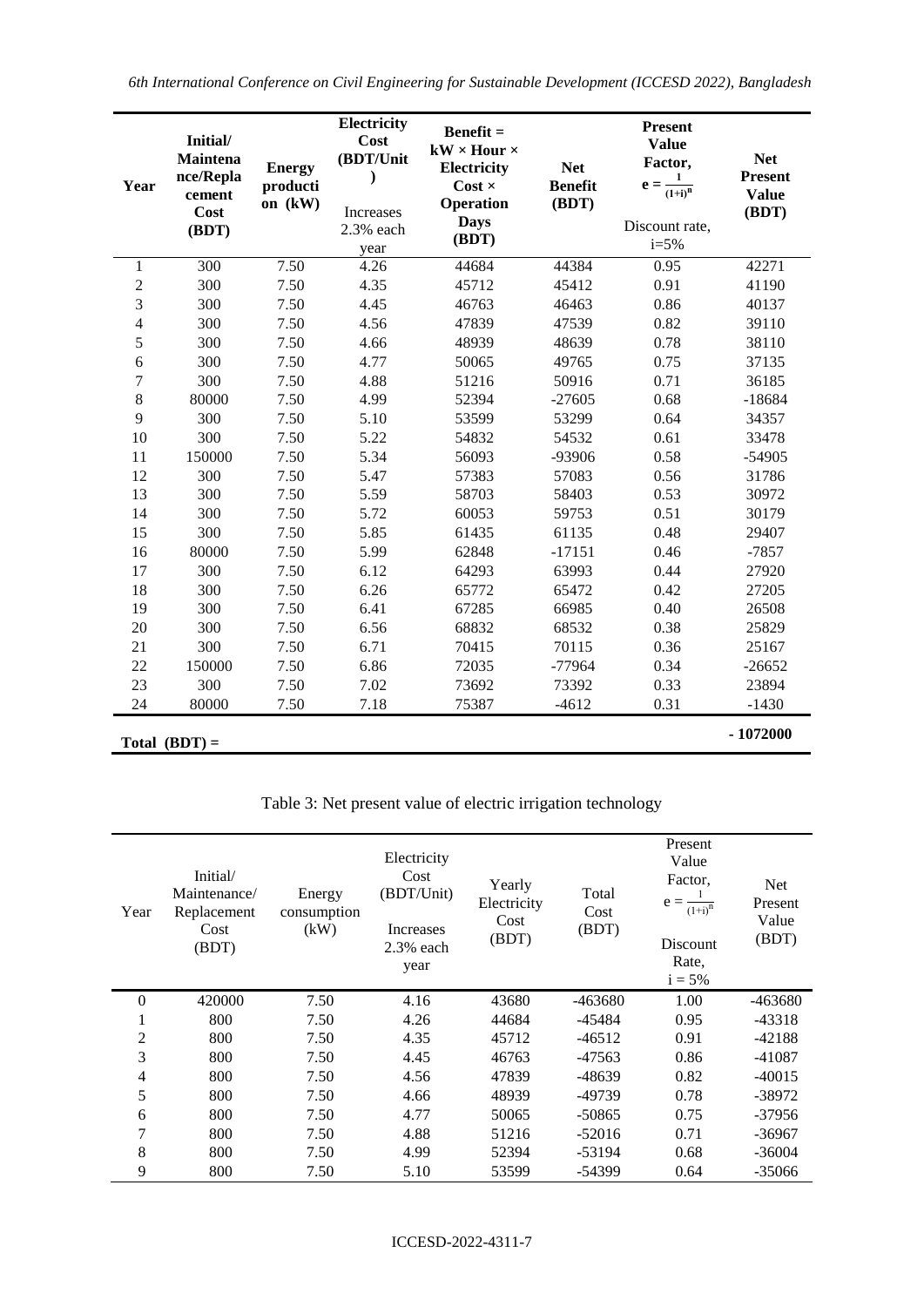|  | 6th International Conference on Civil Engineering for Sustainable Development (ICCESD 2022), Bangladesh |  |  |  |  |
|--|---------------------------------------------------------------------------------------------------------|--|--|--|--|
|  |                                                                                                         |  |  |  |  |

| Year | Initial/<br>Maintenance/<br>Replacement<br>Cost<br>(BDT) | Energy<br>consumption<br>(kW) | Electricity<br>Cost<br>(BDT/Unit)<br>Increases<br>2.3% each<br>year | Yearly<br>Electricity<br>Cost<br>(BDT) | Total<br>Cost<br>(BDT) | Present<br>Value<br>Factor,<br>$e =$<br>$\overline{(1+i)}^n$<br>Discount<br>Rate,<br>$i = 5\%$ | Net<br>Present<br>Value<br>(BDT) |
|------|----------------------------------------------------------|-------------------------------|---------------------------------------------------------------------|----------------------------------------|------------------------|------------------------------------------------------------------------------------------------|----------------------------------|
| 10   | 800                                                      | 7.50                          | 5.22                                                                | 54832                                  | $-55632$               | 0.61                                                                                           | $-34153$                         |
| 11   | 180000                                                   | 7.50                          | 5.34                                                                | 56093                                  | $-236093$              | 0.58                                                                                           | -138039                          |
| 12   | 800                                                      | 7.50                          | 5.47                                                                | 57383                                  | $-58183$               | 0.56                                                                                           | $-32399$                         |
| 13   | 800                                                      | 7.50                          | 5.59                                                                | 58703                                  | -59503                 | 0.53                                                                                           | $-31556$                         |
| 14   | 800                                                      | 7.50                          | 5.72                                                                | 60053                                  | $-60853$               | 0.51                                                                                           | $-30735$                         |
| 15   | 800                                                      | 7.50                          | 5.85                                                                | 61435                                  | $-62235$               | 0.48                                                                                           | $-29936$                         |
| 16   | 800                                                      | 7.50                          | 5.99                                                                | 62848                                  | $-63648$               | 0.46                                                                                           | $-29157$                         |
| 17   | 800                                                      | 7.50                          | 6.12                                                                | 64293                                  | $-65093$               | 0.44                                                                                           | $-28400$                         |
| 18   | 800                                                      | 7.50                          | 6.26                                                                | 65772                                  | $-66572$               | 0.42                                                                                           | $-27662$                         |
| 19   | 800                                                      | 7.50                          | 6.41                                                                | 67285                                  | $-68085$               | 0.40                                                                                           | $-26943$                         |
| 20   | 800                                                      | 7.50                          | 6.56                                                                | 68832                                  | $-69632$               | 0.38                                                                                           | $-26243$                         |
| 21   | 800                                                      | 7.50                          | 6.71                                                                | 70415                                  | $-71215$               | 0.36                                                                                           | $-25562$                         |
| 22   | 180000                                                   | 7.50                          | 6.86                                                                | 72035                                  | $-252035$              | 0.34                                                                                           | $-86158$                         |
| 23   | 800                                                      | 7.50                          | 7.02                                                                | 73692                                  | -74492                 | 0.33                                                                                           | $-24252$                         |
| 24   | 800                                                      | 7.50                          | 7.18                                                                | 75387                                  | $-76187$               | 0.31                                                                                           | $-23623$                         |
|      |                                                          |                               | Total $(BDT) =$                                                     |                                        |                        |                                                                                                | 1410070                          |

Table 4: Net present value of diesel-based irrigation technology

| Year             | Initial/<br>Maintenance/<br>Replacement<br>Cost<br>(BDT) | Energy<br>Consumption<br>(kW) | Diesel price<br>(BDT/Liter)<br>(Increases)<br>2.25% each<br>year) | Yearly<br>Diesel<br>Cost<br>(BDT) | Total<br>Cost<br>(BDT) | Present<br>Value<br>Factor,<br>$e =$<br>$(1+i)^n$<br>(Discount<br>Rate,<br>$i = 5\%)$ | Net<br>Present<br>Value<br>(BDT) |
|------------------|----------------------------------------------------------|-------------------------------|-------------------------------------------------------------------|-----------------------------------|------------------------|---------------------------------------------------------------------------------------|----------------------------------|
| $\boldsymbol{0}$ | 370000                                                   | 7.50                          | 65.00                                                             | 214500                            | $-584500$              | 1.00                                                                                  | $-584500$                        |
| 1                | 4500                                                     | 7.50                          | 66.46                                                             | 219326                            | $-223826$              | 0.95                                                                                  | $-213167$                        |
| $\overline{c}$   | 4500                                                     | 7.50                          | 67.96                                                             | 224261                            | $-228761$              | 0.91                                                                                  | $-207493$                        |
| 3                | 4500                                                     | 7.50                          | 69.49                                                             | 229306                            | $-233806$              | 0.86                                                                                  | $-201971$                        |
| 4                | 4500                                                     | 7.50                          | 71.05                                                             | 234466                            | $-238966$              | 0.82                                                                                  | -196598                          |
| 5                | 4500                                                     | 7.50                          | 72.65                                                             | 239741                            | $-244241$              | 0.78                                                                                  | -191369                          |
| 6                | 4500                                                     | 7.50                          | 74.28                                                             | 245136                            | $-249636$              | 0.75                                                                                  | $-186282$                        |
| 7                | 4500                                                     | 7.50                          | 75.96                                                             | 250651                            | $-255151$              | 0.71                                                                                  | $-181331$                        |
| $8\,$            | 4500                                                     | 7.50                          | 77.66                                                             | 256291                            | $-260791$              | 0.68                                                                                  | $-176513$                        |
| 9                | 4500                                                     | 7.50                          | 79.41                                                             | 262057                            | $-266557$              | 0.64                                                                                  | $-171825$                        |
| 10               | 4500                                                     | 7.50                          | 81.20                                                             | 267954                            | $-272454$              | 0.61                                                                                  | $-167263$                        |
| 11               | 150000                                                   | 7.50                          | 83.03                                                             | 273983                            | -423983                | 0.58                                                                                  | -247894                          |
| 12               | 4500                                                     | 7.50                          | 84.89                                                             | 280147                            | $-284647$              | 0.56                                                                                  | $-158502$                        |
| 13               | 4500                                                     | 7.50                          | 86.80                                                             | 286451                            | $-290951$              | 0.53                                                                                  | $-154297$                        |
| 14               | 4500                                                     | 7.50                          | 88.76                                                             | 292896                            | $-297396$              | 0.51                                                                                  | $-150205$                        |
| 15               | 4500                                                     | 7.50                          | 90.75                                                             | 299486                            | $-303986$              | 0.48                                                                                  | $-146222$                        |
| 16               | 4500                                                     | 7.50                          | 92.80                                                             | 306224                            | $-310724$              | 0.46                                                                                  | $-142346$                        |
| 17               | 4500                                                     | 7.50                          | 94.88                                                             | 313114                            | $-317614$              | 0.44                                                                                  | -138574                          |
| 18               | 4500                                                     | 7.50                          | 97.02                                                             | 320159                            | $-324659$              | 0.42                                                                                  | -134902                          |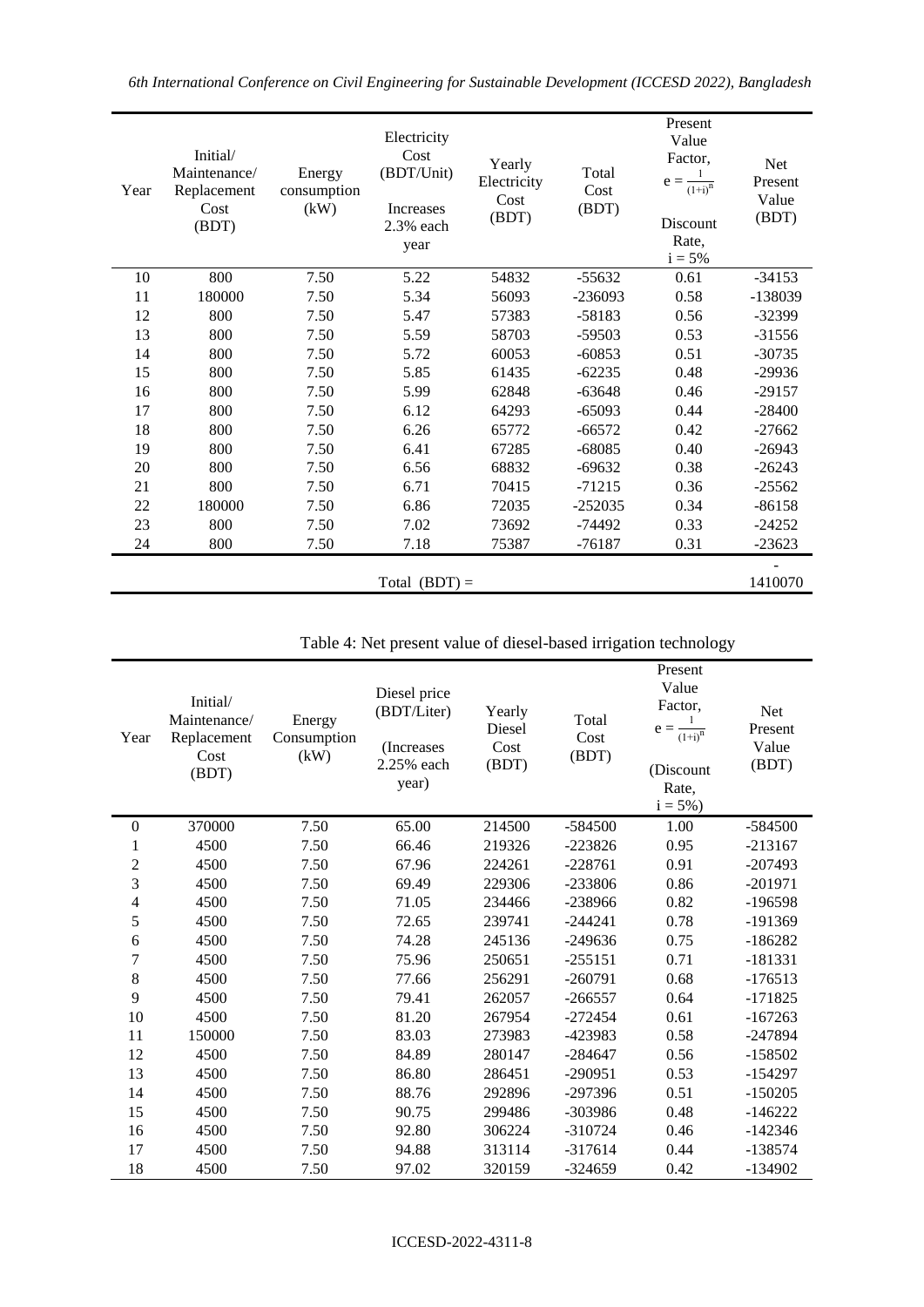| Total $(BDT) =$ |        |      |        |        |           |      | - 4538620 |
|-----------------|--------|------|--------|--------|-----------|------|-----------|
| 24              | 4500   | 7.50 | 110.87 | 365886 | -370386   | 0.31 | $-114845$ |
| 23              | 4500   | 7.50 | 108.44 | 357835 | $-362335$ | 0.33 | $-117966$ |
| 22              | 150000 | 7.50 | 106.05 | 349961 | $-499961$ | 0.34 | $-170911$ |
| 21              | 4500   | 7.50 | 103.72 | 342260 | $-346760$ | 0.36 | $-124467$ |
| 20              | 4500   | 7.50 | 101.43 | 334729 | $-339229$ | 0.38 | $-127851$ |
| 19              | 4500   | 7.50 | 99.20  | 327363 | $-331863$ | 0.40 | $-131329$ |
|                 |        |      |        |        |           |      |           |

As far as net present worth, a cost analysis of three different irrigation systems is displayed in Table 2, Table 3, and Table 4. Net present value is a monetary idea that tries to catch the complete worth of a potential investment. The thought behind NPV is to project all of the future cash inflows and outflows associated with an investment, discount all those future cash flows to the present day, and then afterward add them together. The resulting number after adding all the positive and negative incomes together is the investment's net present value. For this situation, the +ve value addresses income, and the – ve value addresses cost.

From those above tables, the net present value of those three technologies shows that considering the costs incurred during the life of the project, solar technology costs BDT 10,72,000, whereas electric and diesel technology costs BDT 14,10,070 and BDT 45,38,620 respectively. Since solar technology costs are minimum, it has a higher economic benefit. Moreover, by enabling net-metering on the solar system, it can generate revenue by selling extra energy to the national grid.

## **3.3 Multi-Criteria Analysis**

| <b>Criteria</b>                    | Solar<br><b>Irrigation</b> | Electric<br><b>Irrigation</b> | <b>Diesel</b><br><b>Irrigation</b> | Solar<br><b>Irrigation</b><br>$(X_1)$ | Electric<br><b>Irrigation</b><br>$(X_2)$ | <b>Diesel</b><br><b>Irrigation</b><br>$(X_3)$ |
|------------------------------------|----------------------------|-------------------------------|------------------------------------|---------------------------------------|------------------------------------------|-----------------------------------------------|
| <b>Initial Investment</b><br>(BDT) | 16,27,000                  | 4,20,000                      | 3,70,000                           | $\Omega$                              | 0.96                                     |                                               |
| Maintenance Cost<br>(BDT)          | 100                        | 500                           | 3,000                              |                                       | 0.86                                     | $\theta$                                      |
| Area Requirement $(m2)$            | 112                        | 13                            | 13                                 | $\Omega$                              |                                          |                                               |
| Fuel Cost (BDT)                    | 0 <sup>0</sup>             | 26,208                        | 1,26,000                           |                                       | 0.74                                     | 0                                             |
| Accessibility                      | Low                        | Medium                        | High                               | 0                                     | 0.5                                      |                                               |
| Green Technology                   | $[ + + ]$                  | $\Omega$                      | $[--]$                             |                                       | 0.5                                      | 0                                             |
| Project Life (Year)                | 25                         | 10                            | 10                                 |                                       | $\Omega$                                 | 0                                             |
| Loan Facility                      | Yes                        | N <sub>0</sub>                | N <sub>0</sub>                     |                                       | 0                                        | 0                                             |
| Farmer's Satisfaction              | $+1$                       | $1 + + 1$                     | $ -- $                             | 0.75                                  |                                          | 0                                             |
| <b>Weather Obstruction</b>         | Yes                        | N <sub>0</sub>                | N <sub>0</sub>                     | 0                                     |                                          |                                               |

Table 5: Performance of the criterion and their standardized scores:

Table 6: Ranking, weightage, and multiplication

| <b>Criteria</b>             | Rank | Point | Weight<br>(W) | <b>Solar</b><br><b>Irrigation</b><br>$(W \times X_1)$ | <b>Electric</b><br><b>Irrigation</b><br>$(W \times X_2)$ | <b>Diesel</b><br><b>Irrigation</b><br>$(W \times X_3)$ |
|-----------------------------|------|-------|---------------|-------------------------------------------------------|----------------------------------------------------------|--------------------------------------------------------|
| Initial Investment<br>(BDT) |      | 10    | 10            |                                                       | 9.6                                                      | 10                                                     |
| Maintenance cost<br>(BDT)   |      | 9     | 9             | Q                                                     | 7.7                                                      | 0                                                      |
| Area Required $(m^2)$       |      | 6     | 6             | $\theta$                                              | 6                                                        | 6                                                      |
| Fuel Cost (BDT)             |      | 10    | 10            |                                                       | 7.4                                                      | 0                                                      |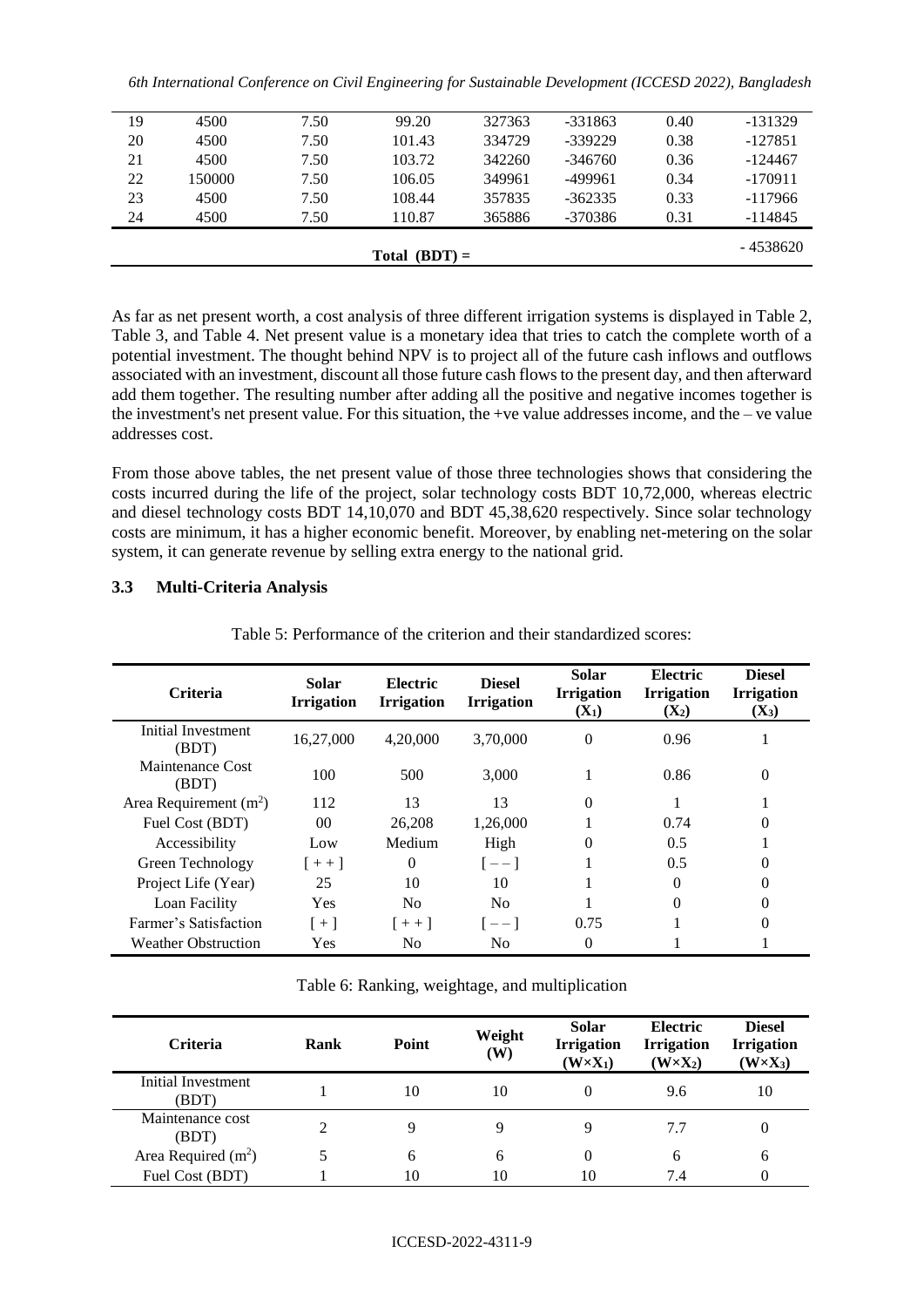| <b>Criteria</b>            | Rank | Point                              | Weight<br>(W) | <b>Solar</b><br><b>Irrigation</b><br>$(W \times X_1)$ | Electric<br><b>Irrigation</b><br>$(W \times X_2)$ | <b>Diesel</b><br><b>Irrigation</b><br>$(W \times X_3)$ |
|----------------------------|------|------------------------------------|---------------|-------------------------------------------------------|---------------------------------------------------|--------------------------------------------------------|
| Accessibility              |      |                                    |               |                                                       |                                                   |                                                        |
| Green Technology           |      | h                                  |               | h                                                     |                                                   |                                                        |
| Project Life (Year)        |      |                                    |               |                                                       |                                                   |                                                        |
| Loan Facility              |      | h                                  | h             |                                                       |                                                   |                                                        |
| Farmer's Satisfaction      |      |                                    |               | h                                                     |                                                   |                                                        |
| <b>Weather Obstruction</b> |      |                                    |               |                                                       |                                                   |                                                        |
|                            |      | Total (S) = $\Sigma(W \times X)$ = |               | 45                                                    | 53.7                                              | 32                                                     |

Through multi-criteria analysis, we can see that electric irrigation system innovation is holding the greatest focuses (53.7 points). However it has a higher fuel cost, in light of lower initial investment and having no meteorological hindrance, the majority of the farmers favor this innovation. So it is the most ideal choice.

Points of solar technology (45 points) are not too far from electric technology. If we check out two fundamental elements where solar-based innovation is slacking, they are its underlying expense, accessibility, and climate impediment. The underlying expense is falling by 10% consistently, and the production of solar technology is likewise rising. Numerous administrative and non-administrative associations are attempting to spread this innovation in the country spaces of Bangladesh. So this constraint will be decreased later on. As per this review, solar irrigation system is a decent option in contrast to electric irrigation system and it has a higher capability of becoming the future irrigation system framework.

The marks of diesel-based irrigation systems (32 points) are lingering a long way behind the other two advances. Because of higher operation, maintenance, fuel cost, carbon emission, farmers generally prefer not to use this irrigation technology.

# **4 CONCLUSIONS**

Every irrigation technology has some benefits and limitations. Considering both, we have tried to do economic and multi-criteria analysis to find a better technology that Bangladeshi farmers can adopt. The underlying expense correlation observed that solar pump technology requires higher capital, whereas electric and diesel pump costs are somewhat lower. However, operation and maintenance cost is lower in the solar system compared to other conventional irrigation systems. The cost analysis of the three technologies shows that considering the costs incurred during the life of the project, the cost is minimal for solar technology (BDT 10,72,000) compared to electricity (BDT 14,10,070) and diesel (BDT 45,38,620) technologies. In the multi-criteria analysis, electric irrigation technology is proving to be the best choice (Point 53.7) concerning solar (Point 45) and diesel (Point 32) technologies.

Due to lower investment and good performance over the years, electric irrigation technology is currently the top choice among farmers. But almost 60% of rural areas of Bangladesh has low or no access to electricity for irrigation purpose. As diesel is an uneconomical way of irrigation, solar irrigation can be a good alternative to electricity.

# **ACKNOWLEDGEMENTS**

We are grateful to IDCOL and BADC for their valuable data. We are also indebted to the farmers for their personal opinions on ranking and weights on multi-criteria analysis and cost-related data that helped us to complete this study.